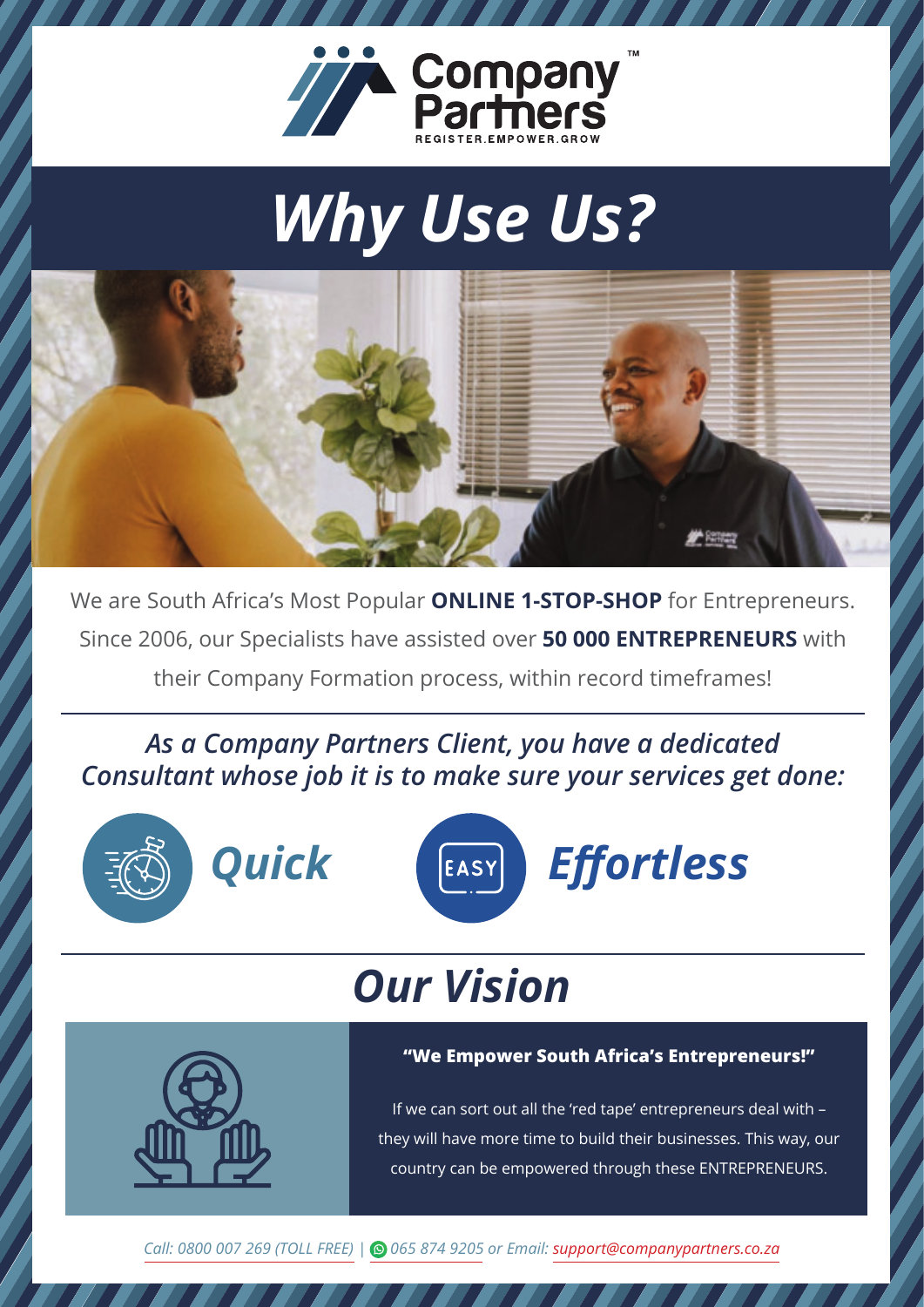# *Our Team*

We are a team of over 50 dedicated experts offering over 120 Company Services, including Company Registration, Shelf Companies, Tax Clearance, VAT Registration, Letter of Good Standing, COID Registration, BEE, Business Plans and other essential Business/Tender Compliance Documents.



## *OUR SYSTEM*

**We have developed a WORLD-CLASS ONLINE SYSTEM which allows us to meet the 4 most crucial needs of our Clients:**

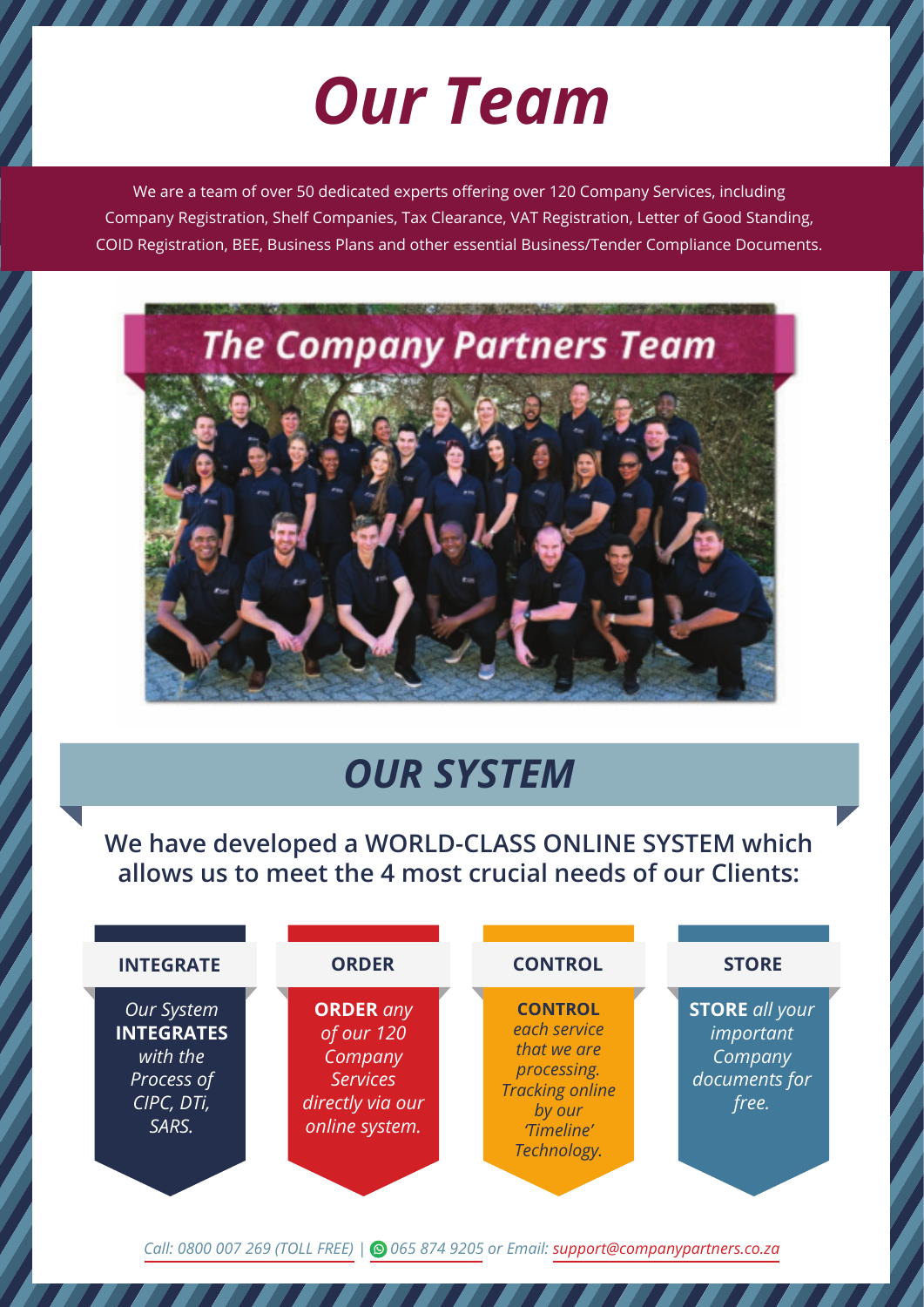# *Our Testimonials*

**We proud ourselves in offering our Clients what they need to grow their businesses. Here are just a few of our Clients' testimonials:**

### \*\*\*\*\*

" The process, communication and service delivery are incomparable across the board in any industry I've dealt with. By a LONG shot. Impeccable. What a pleasure. Thank you. "

- LISELLE, New PTY Company **Registration** 

## \*\*\*\*\*

" If I had to put it in %, Company. Partners would get a 100 % from the start until now. I've saved a lot of time and money thanks to Company Partners. Thanks a fot to everyone that works for Company Partners. "

- KWAZIBANI, New Pty Company (New Name)

## \*\*\*\*\*

" I have yet to deal with a team that's so on Point! With<br>this kind of exceptional service<br>in today's competitive business environment, I cannot see anything that will stop you from sailing ahead as an eaglet

- PATRICK, New Company **Registration** 

## \*\*\*\*\*

" Our website looks incredible!!! Thank you so much Gert for all your hard work! You have surpassed all our expectations and delivered impeccable service! We can't thank you enough! "



### \* \* \* \* \*

" Best service ever! The registration was completed. within 5 days: that's amazing about Company Partners.<sup>4</sup>

- JULIUS, UIF, PAYE and SDL Registration (SARS)

## \*\*\*\*\*

" I am really so impressed by the<br>incredible service I have received!<br>Everything was so easy and<br>efficient! I cannot believe how<br>quickly everything happened! "

- EMMA, Name Change of a Company

## You guys are simply brilliant!

*I don't know if it was your original vision and mission of the Company Partners founders to truly unleash the potential of South African entrepreneurs, but you have achieved exactly that. I'm so proud of you and may you continue to be that beacon of hope for us the small businesses...*



### **RODNEY FRANKS**

*["Click HERE! to view more Testimonials from our Clients"](https://companypartners.co.za/testimonials/)*

*[Call: 0800 007 269 \(TOLL FREE\)](https://companypartners.co.za/contact-us/) | [065 874 9205](https://api.whatsapp.com/send?phone=27658749205&text=Hi) or Email: [support@companypartners.co.za](mailto:support@companypartners.co.za)*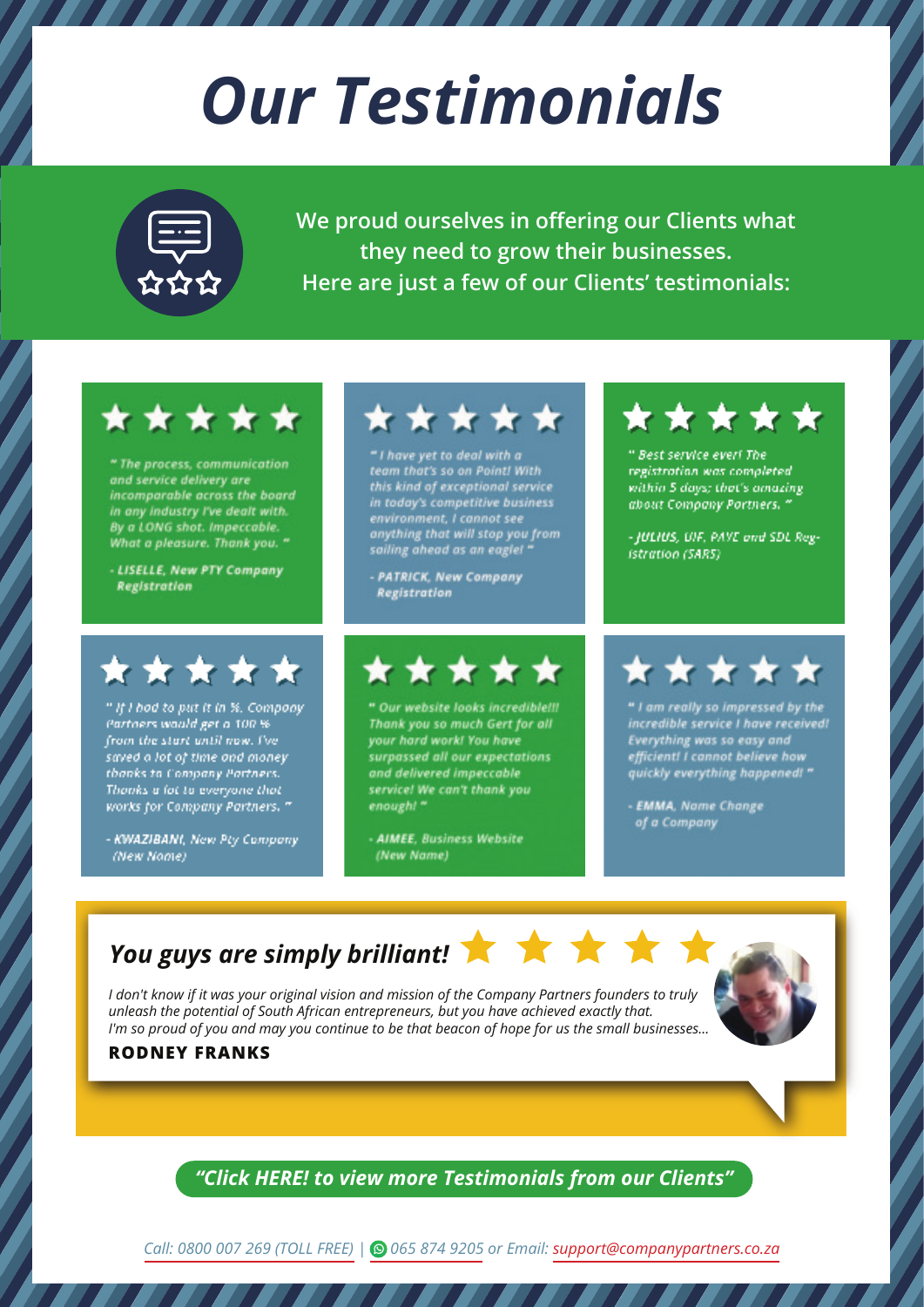

## *Our Value Added Free Services*

Due to the strain the last few months have put on South Africa's New Companies, we are 'sponsoring' these services below so that you do not have to pay a cent for it. Simply choose your Freebie and ask your Consultant to add them to your quote:

### **WEBSITE DOMAIN**

*Get a .co.za domain registration. You can take optional email addresses as well. Hosting is extra, but optional.*

#### **WEBSITE DESIGN**

*A Professional Business Website. Exactly what every Business NEEDS when starting out. Hosting is extra, but optional.*

### **BUSINESS BANK ACCOUNT**

*You can choose between Nedbank, FNB, Standard Bank to open a Business Bank account online.*

### **OFFICIAL BEE AFFIDAVIT**

*A Professional BEE Affidavit for EME/SME Companies.*

### **TENDER ASSISTANCE**

*We assist our Clients to search for big or small tenders.*

#### **ENTREPRENEURSHIP CERTIFICATE**

*An Online Business Course by a SETA Accredited Educator.*

#### **ACCOUNTING & TAX CONSULTATION**

*Our Specialist do a Free Consultation session with you for the right Accounting / Tax plan (optional).*

### **INVOICE APP**

*Create invoices using your laptop or mobile phone with our simple Invoice App.*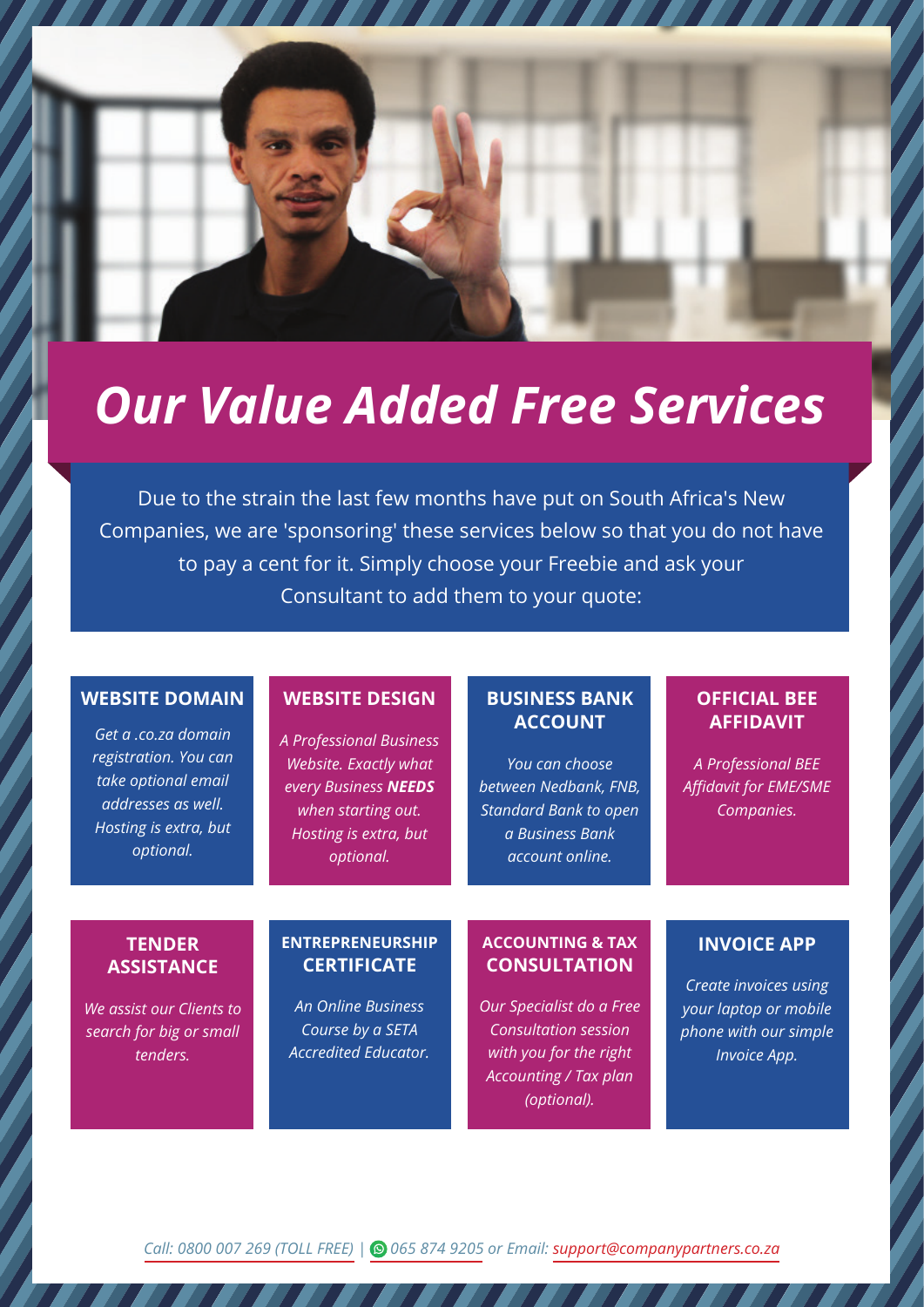## *Our most Popular Discounted Packages*

*We offer Discounted Packages for complete Tender* 

*Compliance. These packages include* 



*We have many more Pre-set Shelf, Industry and Construction Packages with Maximum discount available. Simply ask your Consultant for more info.*

## *CLAIM YOUR FREE CONSULTATION*

*[Call: 0800 007 269 \(TOLL FREE\) |](https://companypartners.co.za/contact-us/) [065 874 9205](https://api.whatsapp.com/send?phone=27658749205&text=Hi) or Email: [support@companypartners.co.za](mailto:support@companypartners.co.za)*